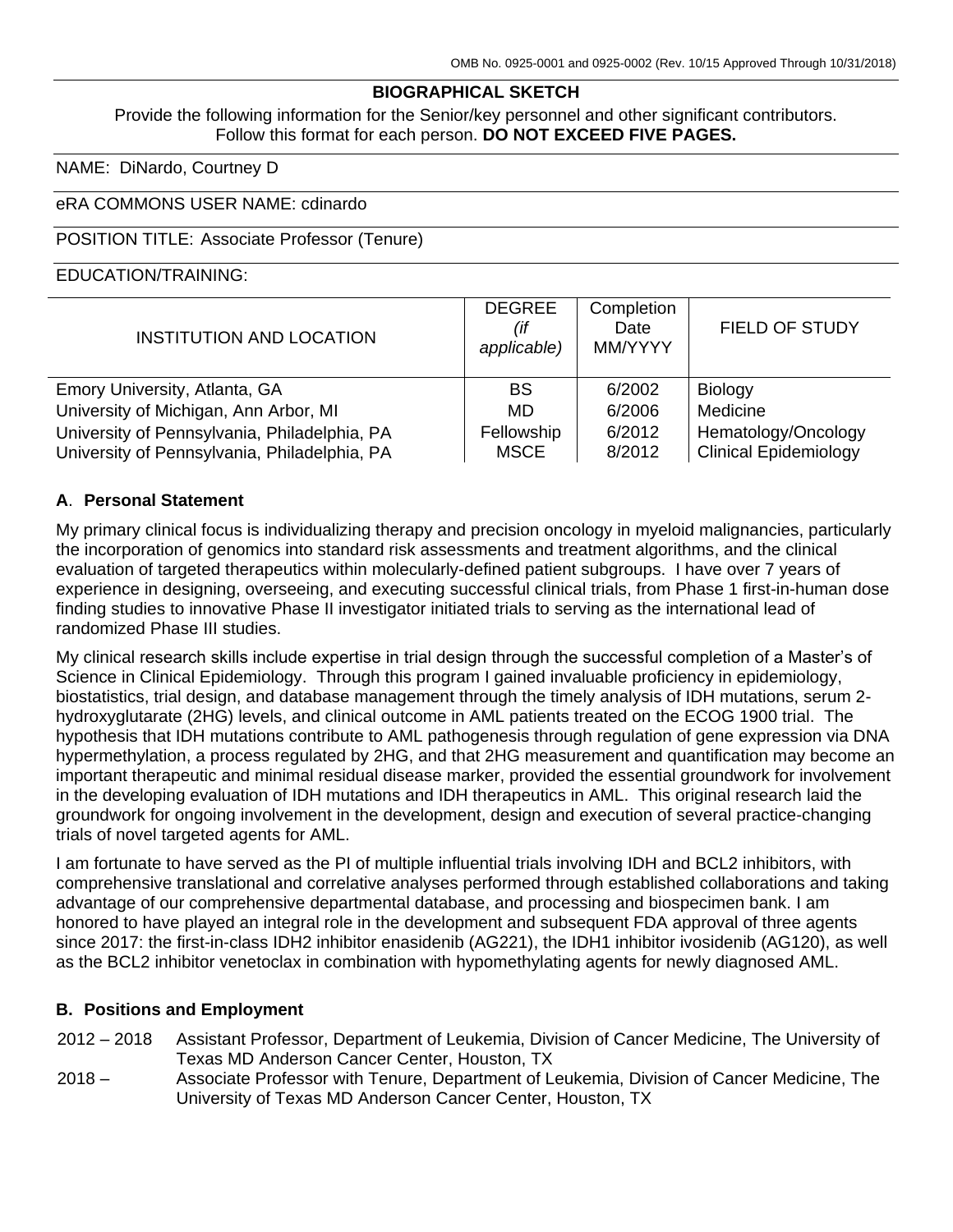## **Credentials:**

### **Board Certification:**

- 2009 American Board of Internal Medicine
- 2012 American Board of Internal Medicine, Hematology
- 2012 American Board of Internal Medicine, Oncology

### **Active Licensures:**

2012 - Texas Medical Board, TX, P2851

#### **Other Experience and Professional Memberships**

- 2009 Member, American Society of Hematology
- 2009 Member, American Society of Clinical Oncology
- 2013 Member, SWOG Southwest Oncology Group
- 2016 Associate Vice Chair, Institutional Review Board, MD Anderson Cancer Center
- 2016 Member, Graduate School of Biomedical Sciences, Houston, TX
- 2017 Member, MDS/AA Patient Education Counsel
- 2018 Member, *Blood* Journal Editorial Board
- 2018 Member, ASH Working Group on Innovations in Clinical Trials
- $2018 -$ Member of Inherited Heme Malignancy Working Group, PDQ Cancer Genetics Editorial Board
- 2018 Member, Clinical Cancer Genetics Steering Committee, MD Anderson Cancer Center

#### **Honors**

2004 Alpha Omega Alpha Honor Society, Alpha Omega Alpha 2012 2014 2019 2019 ASCO Young Investigator Award, American Society of Clinical Oncology R. Lee Clark Fellowship Award, UT MD Anderson Cancer Center Top Healthcare Performer, scoring in the Top 1% nationally on CAHPS patient experience The "Best Mentor of the Year" Award, elected by the 2019 MDACC Leukemia Fellows

### **C. Contribution to Science**

- 1. Development of the Hereditary Hematologic Malignancy Clinic. The HHMC was established in April 2014. This now weekly clinic provides genetic counseling, risk assessment, and clinical and research-based genetic testing for individuals suspected to have inherited predisposition to hematologic malignancy, based on personal and family history as well as distinguishing clinicopathologic characteristics. Experiences and discoveries from this clinic are improving the ability to screen and detect appropriate patients, optimize treatment planning, develop surveillance algorithms for family members, and evaluate preventative approaches.
	- a. **DiNardo CD**, Bannon SA, Routbort M, et al. Evaluation of Patients and Families with Concerns for Predispositions to Hematologic Malignancies Within the Hereditary Hematologic Malignancy Clinic (HHMC). Clin Lymphoma Myeloma Leuk 2016 April 27. PMID: 27210295
	- b. **DiNardo CD**. Getting a handle on hereditary CEBPA mutations. Blood. 2015 Sep 3;126(10):1156-8. PubMed PMID: 26337351.
	- c. Swaminathan M, Bannon SA, Routbort M…**DiNardo CD**. Hematologic malignancies and Li-Fraumeni Syndrome. Cold Spring Harb 2019 Feb 1(5)(1). PMID 30709875
	- d. **DiNardo CD**, Routbort MJ, Bannon SA, et al. Improving the Detection of Patients with Inherited Predispositions to Hematologic Malignancies Using Next-Generation Sequencing-Based Leukemia Prognostication Panels. Cancer 2018 Jul 1;124(13):2704-13. PMID: 29682723
- 2. Clinical Development of Targeted IDH1 and IDH2 inhibitors for patients with IDH1 and IDH2 mutations: The collaborative nature of my early research involving 2HG analysis in IDH mutant AML has opened doors for well-designed clinical trials of IDH1 and IDH2 inhibitors. I am now the PI or Co-PI on numerous ground-breaking IDH-inhibitor as both single agents and rational combinations,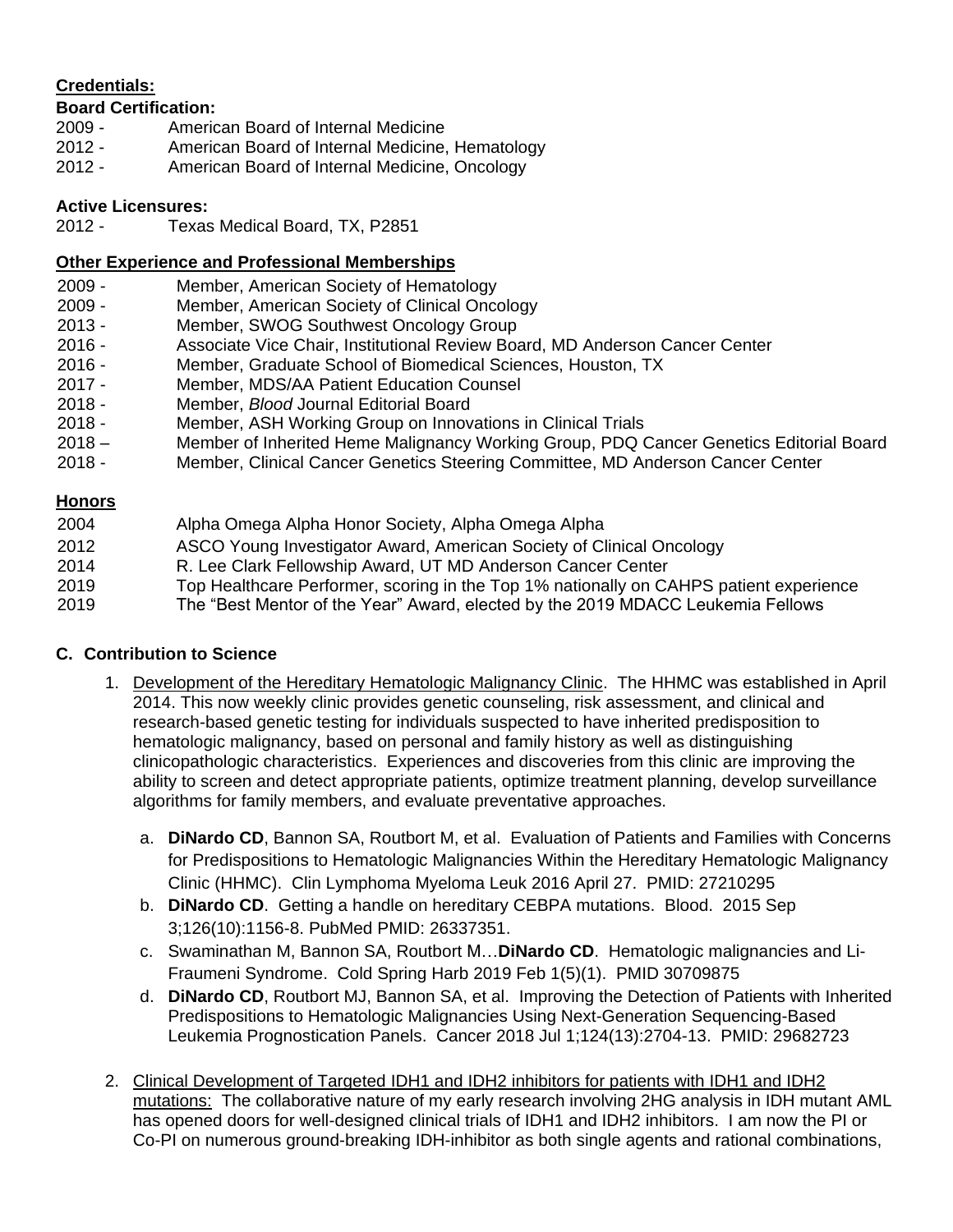and am leading the international accrual for multicenter sponsored studies as well as running several high impact novel combinations in Phase 1/2 investigator initiated trials.

- a. **DiNardo CD**, Stein EM, de Botton S, Roboz GJ, et al. Durable Remissions with Ivosidenib in IDH1-Mutated Relapsed or Refractory AML. NEJM 2018 June 21; 378(25):2386-98, PMID: 29860938
- b. **DiNardo CD**, Propert KJ, Loren AW, Paietta E, Sun Z, Levine RL, et al. Serum 2 hydroxyglutarate levels predict isocitrate dehydrogenase mutations and clinical outcome in acute myeloid leukemia. Blood. 2013 Jun 13;121(24):4917-24. PubMed PMID: [23641016;](http://www.ncbi.nlm.nih.gov/pubmed/23641016/) PubMed Central PMCID: [PMC3682342.](http://www.ncbi.nlm.nih.gov/pmc/articles/PMC3682342/)
- c. **DiNardo CD**, Jabbour E, Ravandi F, Takahashi K, Daver N, Routbort M, Patel KP, Brandt M, Pierce S, Kantarjian H, Garcia-Manero G. IDH1 and IDH2 mutations in myelodysplastic syndromes and role in disease progression. Leukemia 2015. Jul 31. PubMed PMID 26228814
- d. **DiNardo CD**, Ravandi F, Agresta S, Konopleva M, Takahashi K, Kadia T, Routbort M, Patel KP, Mark Brandt, Pierce S, Garcia-Manero G, Cortes J, Kantarjian H. Characteristics, clinical outcome, and prognostic significance of IDH mutations in AML. Am J Hematol. 2015 Aug;90(8):732-6. PubMed PMID: [26016821;](http://www.ncbi.nlm.nih.gov/pubmed/26016821/) PubMed Central PMCID: [PMC4612499.](http://www.ncbi.nlm.nih.gov/pmc/articles/PMC4612499/)
- 3. Clinical Development of small molecule BCL2 inhibition in AML: The effectiveness of the BCL2 selective inhibitor venetoclax in combination with hypomethylating agent therapy or low-dose cytarabine has changed the landscape of AML therapy nearly overnight. These combinations have quickly become standard of care for older AML patients, and the evaluation of venetoclax with other combination approaches for younger AML patients and relapsed/refractory patients are ongoing in our current clinical trials. I have been fortunate to serve as the lead collaborative PI for the original Phase 1 study of HMA + Venetoclax which led to the accelerated FDA approval of this important treatment regimen.
	- a. **DiNardo CD**, Pratz K, Pullarkat V, Jonas BA, Arellano M, et al. Venetoclax Combined with Decitabine or Azacitidine in Treatment-Naïve, Elderly Patients with Acute Myeloid Leukemia. Blood 2019; 133(1):7-17. PMID: 6318429
	- b. **DiNardo CD**, Perl AE. Advances in patient care through increasingly individualized therapy. Nat Rev Clin Oncol 2019; 16(2):73-74. PMID: 30602758
	- c. **DiNardo CD** , Pratz KW , Letai A, Jonas BA, Wei AH, Thirman M, Arellano M, Frattini MG, Kantarjian H, Popovic R, Chyla B, Xu T, Dunbar M, Agarwal SK, Humerickhouse R, Mabry M, Potluri J, Konopleva M, Pollyea DA. Safety and preliminary efficacy of venetoclax with decitabine or azacitidine in elderly patients with previously untreated acute myeloid leukaemia: a non-randomised, open-label, phase 1b study. Lancet Oncol, 1/2018. PMID: 29339097.
	- d. Agarwal SK, **DiNardo CD**, Potluri J, Dunbar M, Kantarjian HM, Humerickhouse RA, Wong SL, Menon RM, Konopleva MY, Salem AH. Management of Venetoclax-Posaconazole Interaction in Acute Myeloid Leukemia Patients: Evaluation of Dose Adjustments. Clin Ther 2017 39(2)359-367. PMID: 28161120
- 4. Glutaminase inhibition in myeloid malignancies: Given expertise in this expanding field of AML cancer metabolomics, I am co-Investigator on the R01 (PI: Marina Konopleva) "Therapeutic targeting of glutamine metabolism in MDS". The goal of this research project is to investigate the therapeutic targeting of glutamine metabolism in myelodysplastic syndromes. Specifically, we will evaluate whether CB-839, an oral glutaminase inhibitor, is effective in combination with hypomethylating agent therapy for the treatment of high-risk myelodysplastic syndromes, within a Phase I/II investigator-initiated study where I serve as the PI of the ongoing clinical trial.
	- a. Matre P, Shariati M, Velez J, Qi Y, Konoplev S, Su X, **DiNardo CD**, Daver N, Majeti R, Andreeff M, Chan SM, Konopleva M. Inhibiting glutaminase in AML: metabolic dependency of selected AML subtypes. Oncotarget 2016; 7(48):79722-735. PMID: 5340236
	- b. Guerra V, Burger JA, Borthakur G….Konopleva M, **DiNardo CD**. Interim analysis of a Phase II Study of the Glutaminase Inhibitor Telaglenastat (CB-839) in Combination with Azacitidine in Advanced MDS. Blood 12/2019, Abstract #567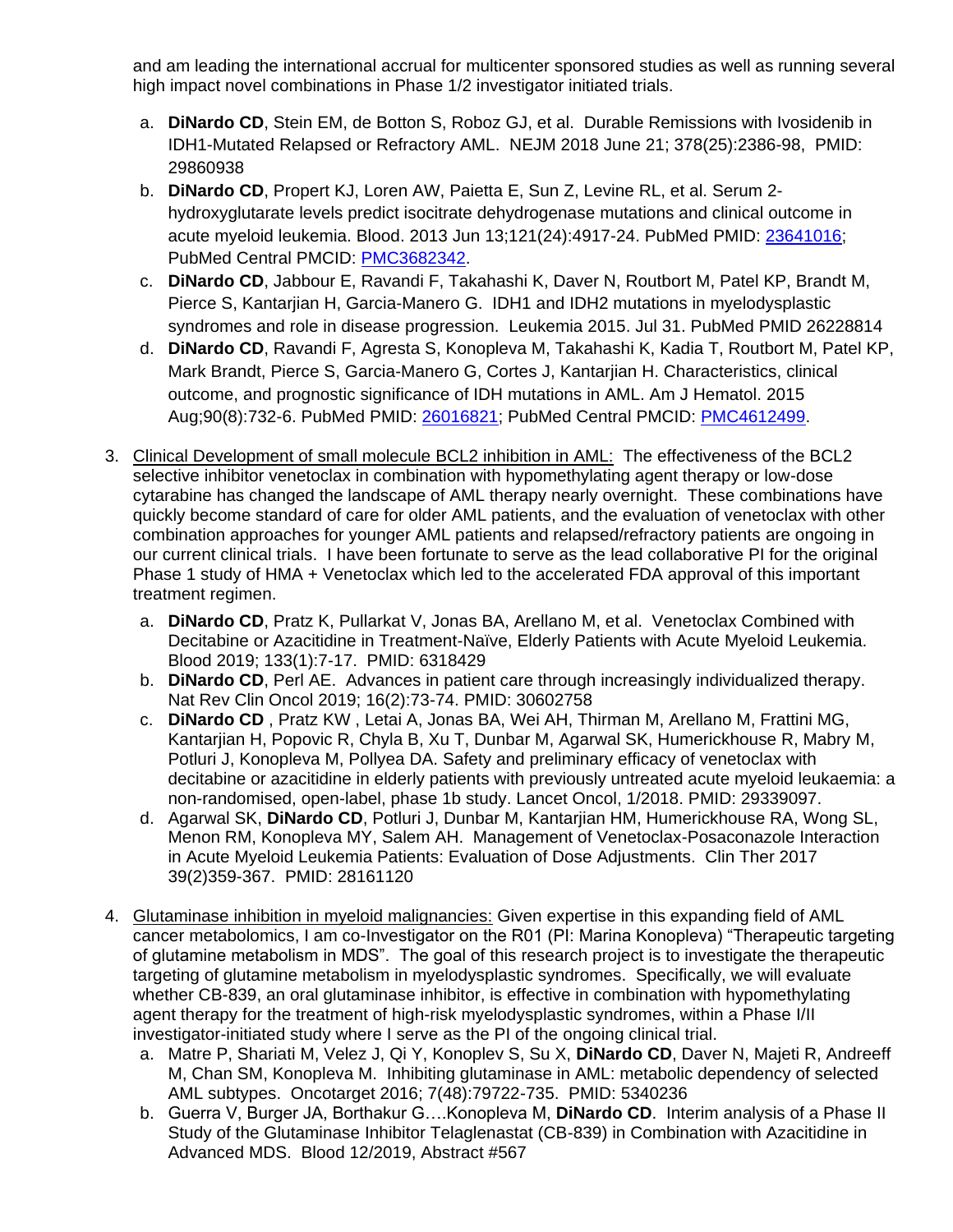# **D. Additional Information: Research Support and/or Scholastic Performance**

# **Ongoing Research Support**

12716 DiNardo (PI) 10/3/2014-present Daiichi-Sankyo 2014-0565: A Phase 1 Dose Escalation Study of DS-3032B, an Oral MDM2 Inhibitor, in Subjects with Acute Myelogenous Leukemia (AML), Acute Lymphocytic Leukemia (ALL), Chronic Mylogenous Leukemia (CML) in Blast Phase, or High-Risk Myelodysplastic Syndrome Study safety and efficacy of DS-3032B in AML, ALL, CML-Blast Phase, or High-Risk MDS. Role: Principal Investigator 1 R01 CA206210-01 Konopleva (PI) 4/1/2016-3/31/2021 NIH/NCI Therapeutic targeting of glutamine metabolism in MDS Study the efficacy and mechanisms of action of CB-839 in pre-clinical MDS models and in a human clinical trial. Role: Co-Investigator 51584 DiNardo (PI) 5/19/2016-present Celgene Corporation 2015-0781: A Phase 3, Multicenter, Open-label, Randomized Study Comparing the Efficacy and Safety of AG221 (CC-9007) versus Conventional Regimens in Older Subjects with Late Stage Acute Myeloid Leukemia Harboring an Isocitrated Dehydrogenase 2 Mutation To determine the primary efficacy, measured as overall survival (OS), of AG-221 compared with conventional care regimens (CCRs) in subjects 60 years or older with AML refractory to or relapsed after second- or thirdline AML therapy and positive for an IDH2 mutation. Role: Principal Investigator 54049 DiNardo (PI) 6/5/2017-6/4/2020 Bayer 2016-1084: An open-label, non-randomized, multicenter Phase I study to determine the maximum tolerated and / or recommended Phase II dose of oral mutant IDH1 (mIDH1) inhibitor BAY 1436032 and to characterize its safety, tolerability, pharmacokinetics, pharmacodynamics, and preliminary clinical efficacy in patients with mIDH1-R132X advanced acute myeloid leukemia (AML) of BAY 1436032 in a 2 times daily (BID) dosing schedule in patients with mutant IDH1 (mIDH1) R132X advanced AML Role: Principal Investigator DiNardo (PI) 8/1/2017-1/31/2020 MD Anderson MEBRS and HI-CRSP Funding Support 2016-0636: Phase Ib/II study of the glutaminase inhibitor CB-839 in combination with azacitidine in subjects with advanced myelodysplastic syndrome assessment of the safety, tolerability and efficacy of the glutaminase inhibitor CB-839 in combination with azacitidine (AZA) for the treatment of advanced MDS. Role: Principal Investigator 53895 DiNardo (PI) 9/29/2017-12/31/2020

Abbvie

2016-0985: A Randomized, Double-Blind, Placebo Controlled Study of Venetoclax in Combination with Azacitidine Versus Azacitidine in Treatment Naïve Subjects with Acute Myeloid Leukemia Who Are Ineligible for Standard Induction Therapy

To evaluate if venetoclax in combination with azacitidine will improve overall survival (OS) and composite complete remission rate (complete remission + complete remission with incomplete marrow recovery; CR + CRi) versus placebo in combination with azacitidine, in treatment naïve subjects with acute myeloid leukemia (AML).

Role: Principal Investigator

Determine the safety, tolerability, maximum tolerated dose (MTD) and/or recommended Phase II dose (RP2D)